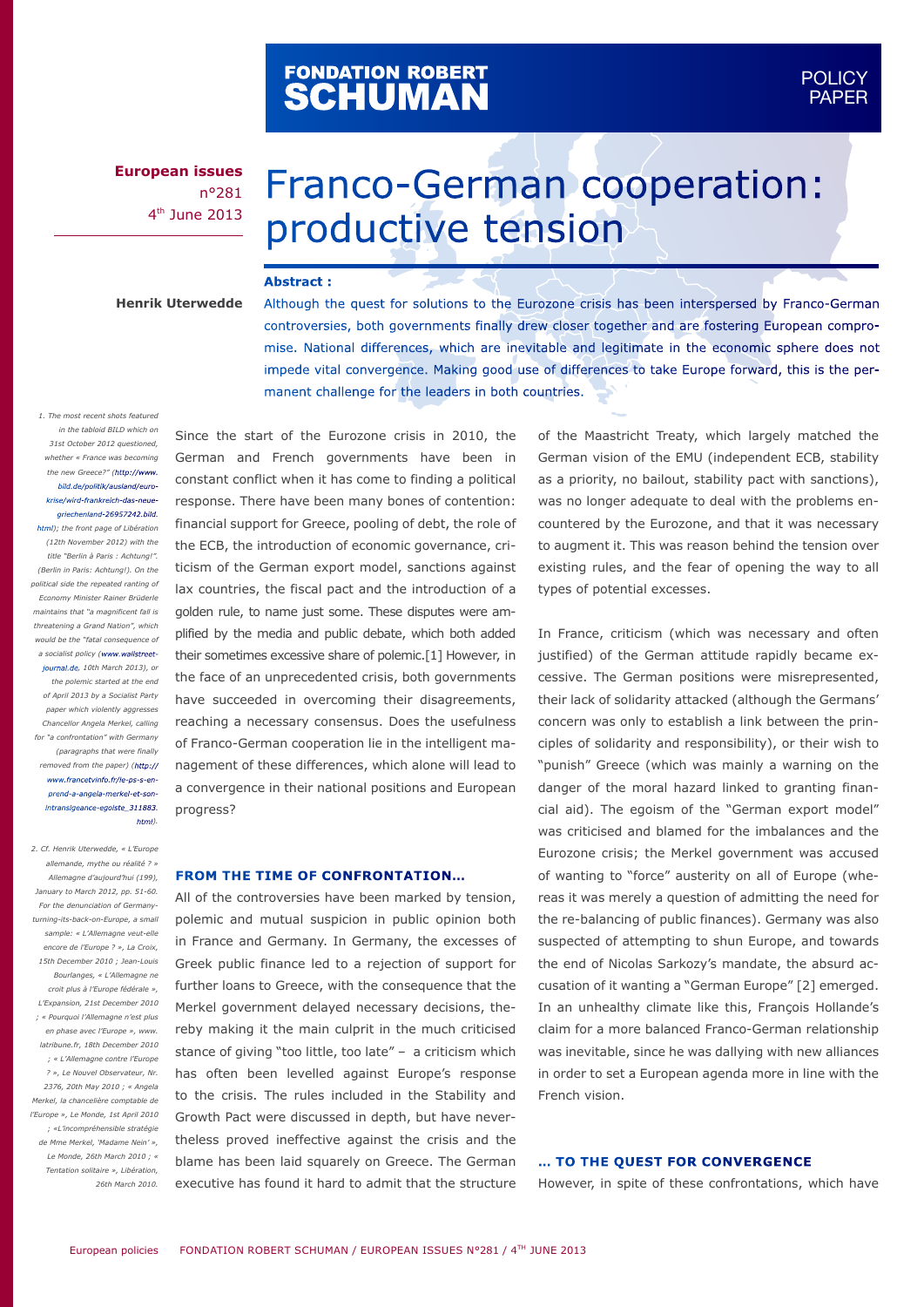*3. Cf. Jean Pisani-Ferry, Le réveil des* 

*démons, Paris, Fayard, 2011.*

02

*4. Cf. The proposals put forward by the Council of Experts, available in English: German Council of Economic Experts, After the Euro Area Summit: Time to Implement Long-term Solutions, Special Report, 30th July 2012 (http:// www.sachverstaendigenrat-wirtschaft.*

*de/fileadmin/dateiablage/download/ [publikationen/special\\_report\\_2012.pdf\)](http://www.sachverstaendigenrat-wirtschaft.de/fileadmin/dateiablage/download/publikationen/special_report_2012.pdf)* 

*5. Cf. Henrik Uterwedde, « L'exception économique allemande», in : L'État de la mondialisation 2013, Alternatives internationales, special edition, January 2013.*

*6. « Schäuble: Die Löhne können kräftig steigen », www.faz.de, 05-05-2012 (http://www.faz.net/aktuell/wirtschaft/ tarifverhandlungen-schaeuble-die-loehne[koennen-kraeftig-steigen-11740624.html\).](http://www.faz.net/aktuell/wirtschaft/tarifverhandlungen-schaeuble-die-loehne-koennen-kraeftig-steigen-11740624.html)  Cf. The comment made by the Financial Times Deutschland, which believes it perceived a certain turn in German policy: « Toll, dass Deutschland sich bewegt », www.ftd.de, 14th May 2012 (http://www. [ftd.de/politik/deutschland/:wirtschaftspolit](http://www.ftd.de/politik/deutschland/:wirtschaftspolitische-dogmen-toll-dass-sich-deutschland-bewegt/70036776.html) ische-dogmen-toll-dass-sich-deutschlandbewegt/70036776.html ).*

*7. Cf. « La coalition d'Angela Merkel adopte des mesures de relance, » www.lemonde.fr, 6th November 2012 (http://www.lemonde.fr/international/ article/2012/11/06/la-coalition-dangela-merkel-adopte-des-mesures[de-relance\\_1786363\\_3210.html\); « Les](http://www.lemonde.fr/international/article/2012/11/06/la-coalition-d-angela-merkel-adopte-des-mesures-de-relance_1786363_3210.html)  patrons allemands furieux contre les [mesures de relance de Merkel », lesechos.](http://www.lesechos.fr/economie-politique/monde/actu/0202363960974-les-patrons-allemands-furieux-contre-les-mesures-de-relance-de-merkel-507152.php) fr, 5th November 2012 (http://www. lesechos.fr/economie-politique/monde/ actu/0202363960974-les-patronsallemands-furieux-contre-les-mesures-derelance-de-merkel-507152.php).*

*8. Schäuble schließt Euro-Austritt [Griechenlands aus, handelsblatt.com, 14th](http://www.handelsblatt.com/politik/international/eu-schuldenkrise-schaeuble-schliesst-euro-austritt-griechenlands-aus/7252252.html)  October 2012 (www.handelsblatt.com/ politik/international/eu-schuldenkriseschaeuble-schliesst-euro-austrittgriechenlands-aus/7252252.html).* 

*9. Cf the joint article by the German and French Labour and Finance Ministers: "Let's launch a new European deal to promote youth employment. Le Monde 28th May 2013 (http://www.lemonde.fr/ [idees/article/2013/05/28/lancons-un-new](http://www.lemonde.fr/idees/article/2013/05/28/lancons-un-new-deal-europeen-pour-promouvoir-l-emploi-des-jeunes_3419361_3232.html)deal-europeen-pour-promouvoir-l-emploides-jeunes\_3419361\_3232.html).*

hampered the quest for solutions, both governments, together with the leaders of the other European countries have continuously addressed the issues and tried to find the necessary compromises for a common response. In the face of an unprecedented crisis, this mission has been regrettably prone to mistakes. [3] Nevertheless, after a great deal of trial and error, it seems that the main factors necessary to strengthen Monetary Union have now been agreed upon and are already the focus of European reform and agreements: more effective prevention, with the tightening of the rules of the stability and growth pact and the fiscal pact; greater macro-economic supervision; crisis mechanisms in the shape of conditional aid (ESM); better coordination of economic and budgetary policies, thereby improving growth potential and competitiveness (European Semester; Euro plus strategy, Europe 2020 strategy; national structural reforms; European growth agenda); a banking union that will enable direct aid to banks without involving public budgets. The question of debt pooling is still extremely difficult for the time being, and in all likelihood it will not be possible without progress being made on political integration, which would give the Union greater potential to impose national budgetary discipline.

Although a certain amount of controversy continues over priorities, the urgency and the concrete form of the measures, the roadmap towards the redrafting of the EMU (named "Maastricht 2.0" by the Council of five German economic experts [4]) now seems to be clearer. Both governments finally admitted that the concerns of their counterpart were legitimate, and that far from mutually excluding one another, the German and French approaches are often complementary: the tightening of rules and sanctions, dear to Germany, is not incompatible with the French desire for greater political coordination; concern over budgetary stability does not rule out action fostering growth; the quest for greater European solidarity does not exclude accountability on the part of the recipient countries, and so on.

This has resulted in an easing of tension on both sides of the Rhine. In Germany, words and actions have started to change, moving towards compromise. In 2011, the Federal government was still vehemently rejecting the accusation that its growth model was egoistic and was refusing requests to provide greater support for domestic demand, but its position has relaxed somewhat since. Salaries have risen since 2011, the coalition has taken some moderate measures to sustain domestic demand, and debate over the introduction of a minimum wage is being pursued with greater energy.[5] In May 2012, finance minister Wolfgang Schäuble declared that a greater rise in German salaries than in neighbouring countries was justified and might help to reduce imbalances in Europe.[6] For its part, the Bundesbank seems to be admitting that the German inflation rate will be (slightly) above the European average of 2% defined as a goal by the ECB, which will facilitate the necessary adjustments in the countries in crisis. More recently, the federal government's budgetary policy also revealed that it aims to sustain German domestic demand.[7]

Public debate over Greece, which was fed by the polemic of politicians in Angela Merkel's majority, has died down. Merkel herself put an end to speculation over a possible Greek exit from the euro zone, travelling to Athens to support Antonis Samaras' government. Also, Wolfgang Schäuble has categorically ruled out Greece's exit from the euro zone.[8] Generally speaking, the Federal government has become more aware of the need to stimulate European growth, as seen in the joint Franco-German initiative to counter youth employment.[9] Finally the German government approved the European Commission's decision to grant France and Spain more time to stabilise their public finances; in Wolfgang Schäuble's opinion this decision is in line with the new stability pact, which "allows for a certain amount of flexibility in the respect of the rules."

In answer to these careful, pragmatic changes in attitude, the French also seem to be taking steps towards reconciliation with Germany on these issues. As a presidential candidate, François Hollande fuelled the polemic against the budgetary pact being promoted by Germany, which he wanted to renegotiate, and more generally against a German policy accused of wanting to impose austerity on all Europeans. His policy as President, however, is subtler. He has pushed through the ratification of the budgetary pact, which means the es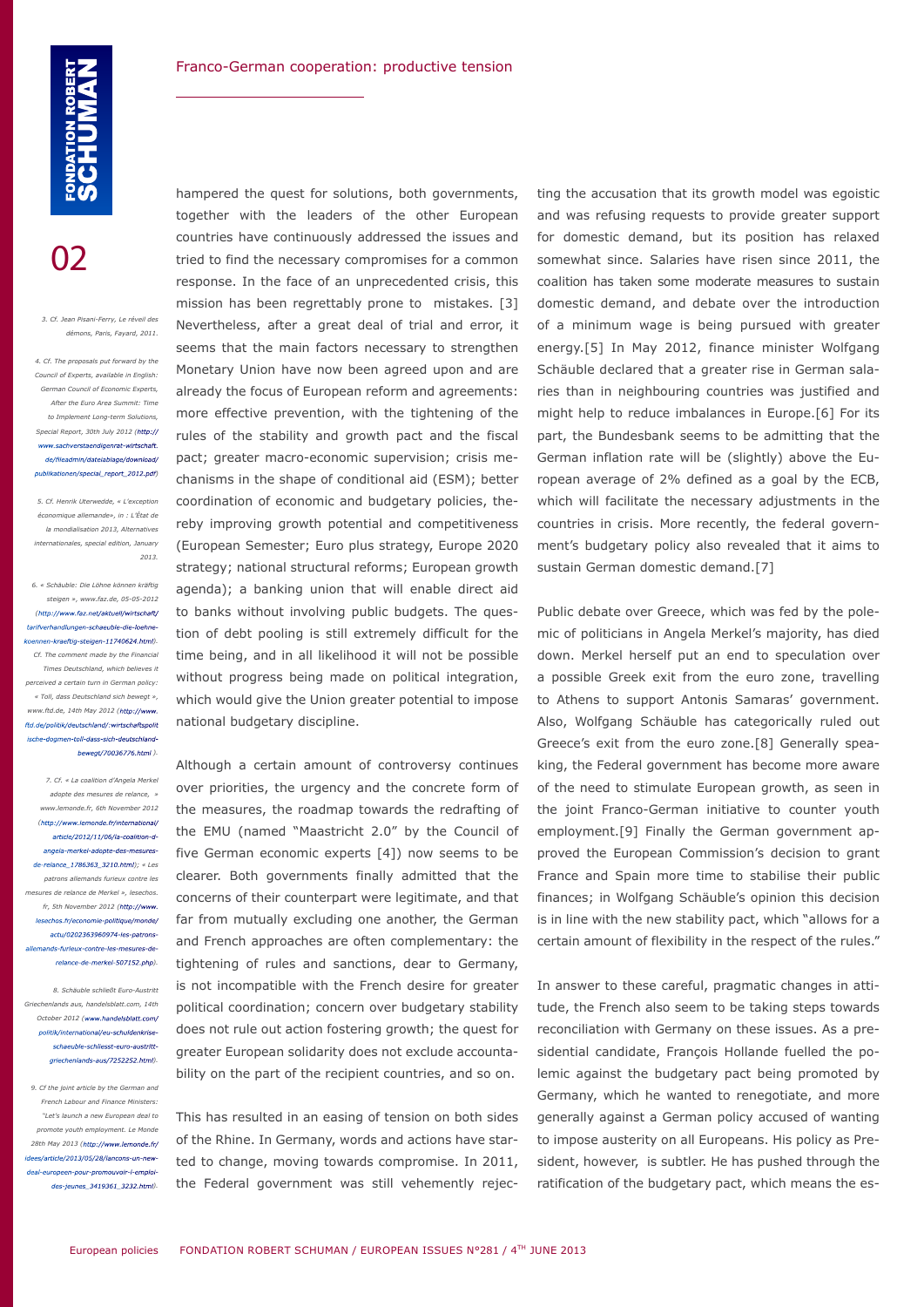tablishment of a golden budgetary rule in France and he has committed himself to bringing France's debt below the 3% mark. Likewise, the government has promised to address structural problems affecting the French economy (public debt, competitiveness). This promise, the implementation of which is still awaited, likewise the first measures such as the reform of the labour market will reassure Germany, since it knows perfectly well that it needs a strong, dynamic partner. Of course, public debate in France still seems characterized by a certain obsession with "dominant Germany" which "conceals the fear of difficult reform and a certain amount of confusion as to the solutions to be implemented" as suggested by Jean-Dominique Giuliani.[10] Some opinions within the Socialist majority, such as the paper that violently criticised Angela Merkel – the Chancellor of Austerity's "intransigent egotism", illustrates the temptation to blame Germany seeking out an easy scapegoat in order to escape difficult reform. This said the immediate response of the Prime Minister, a good share of the media and the political classes to this paper leave reason to hope that these fantasies will give way to the more serious, realistic debate necessary for undertaking structural reform both in France and in Europe. President Hollande maintaining his eye on the target of reform, in reference to the tribute he made to the reform policy initiated by former German Chancellor Schröder which he delivered in Leipzig,[11] is moving in this direction. Finally we should quote a recent survey by the Pew Research Center undertaken in eight European countries which revealed that 74% of the French believe that Angela Merkel has managed the economic crisis well and that 81% of the French prioritize the reduction of the debt.[12]

#### **MAKING GOOD USE OF DIFFERENCES**

In the light of the 50th anniversary of the Elysée Treaty, it should be remembered that since 1963, Franco-German government cooperation has always experienced controversy, and even confrontation for one fundamental reason: since the beginning of European integration, both countries have pursued different approaches to economic policy and to economic and monetary Europe: the German ordo-liberal approach, which above all has promoted the opening of the markets and competition, as well as the single market; and a more pro-active French approach advocating European interventionism via common policies.[13] Hence both France and Germany opposed each other as early as the 1960s over the common trade policy and the building of a common agricultural policy; in the 1970s and 80s they challenged each other over a Monetary Europe, an industrial policy and macro-economic coordination, and from the 1990s they debated the structure of the Monetary Union and the trade-off between stability and growth. The history of European integration has been punctuated by Franco-German controversy. However, although these differences have illustrated how difficult European integration has been – comprising the convergence of structures, cultures, and extremely diverse national policies, they have not prevented the German and French governments from working together to formulate necessary compromises. In doing this, they have permitted the settlement of certain differences and the enabled convergence on various positions. Thus there is now a common base to the broad direction of economic policy, too seldom mentioned: a common concern to defend an economic and social model typified by a regulated market economy and committed to social cohesion, as well as a common objective of adapting and renewing this model to guarantee its sustainability.[14] The differences that remain (and those which are emerging) are no longer so divisive, making compromises easier to find.

It could even be argued that Franco-German differences are a constituent part of the "driving" role that the two countries have played in taking Europe forward. Europe means diversity, it means compromise, it is a "grand coalition" that does not try to divide but to bring the various actors closer together. In this context, the German and French approaches have often been the poles which have structured European debate, as they represent the range of possible positions; the quest for a European compromise necessarily entails a Franco-German compromise.

Moreover, in a Europe which is now closely interdependent and where the decisions to be taken increasingly relate to "domestic policy", affecting taxpayers' money and national social models, debate and contro-

### 03

*10. Jean-Dominique Giuliani, "France, a problem for Europe?" Robert Schuman Foundation, The Letter, no. 555, 12th November 2012.*

*11. "Progress also means [undertaking courageous reform](http://www.lesechos.fr/economie-politique/politique/actu/0202780908416-a-leipzig-hollande-fait-l-eloge-des-reformes-schroder-568786.php)  to maintain employment and anticipate social and cultural changes as Gerhard Schröder illustrated. We can nothing stroing if we ignore reality." lesechos.fr, 23.5.2013 (http://www.lesechos.fr/ economie-politique/politique/ actu/0202780908416-a-leipzighollande-fait-l-eloge-desreformes-schroder-568786. php).*

*12. Pew Research Center : « The New Sick Man of Europe : the European Union", 13 mai 2013 (www.pewresearch.org).*

*13. Cf. Henrik Uterwedde, « La politique économique: quelles(s) vision(s) franco-allemande(s) ? », Allemagne d'aujourd'hui (201), July-September 2012, pp. 102-111.*

*14. For these convergences cf the Franco-German report Commissariat général du Plan/Deutsch-Französisches Institut (dir.), Compétitivité globale : une perspective franco-allemande, Paris, La Documentation française, 2001.*